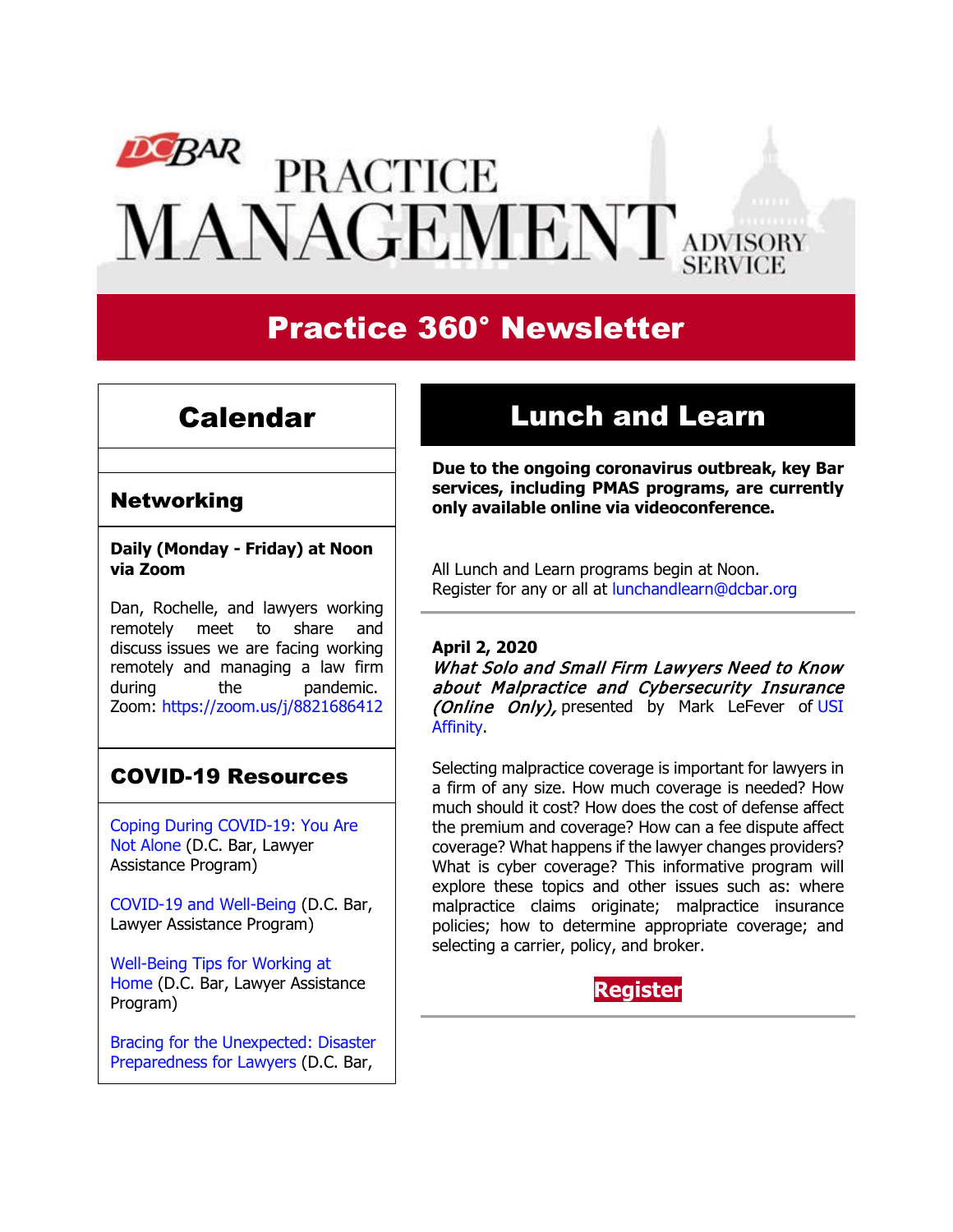Practice Management Advisory Service)

[Working Remotely During the](https://www.dcbar.org/about-the-bar/news/working-remotely-during-the-pandemic.cfm?utm_source=Real%20Magnet&utm_medium=INSERT_CHANNEL&utm_campaign=INSERT_LINK_ID)  [Pandemic: A Guide to Bar Member](https://www.dcbar.org/about-the-bar/news/working-remotely-during-the-pandemic.cfm?utm_source=Real%20Magnet&utm_medium=INSERT_CHANNEL&utm_campaign=INSERT_LINK_ID)  [Benefits](https://www.dcbar.org/about-the-bar/news/working-remotely-during-the-pandemic.cfm?utm_source=Real%20Magnet&utm_medium=INSERT_CHANNEL&utm_campaign=INSERT_LINK_ID) (D.C. Bar, Practice Management Advisory Service)

[Legal Ethics in the Age of](https://www.dcbar.org/about-the-bar/news/Legal-Ethics-in-the-Age-of-the-Coronavirus.cfm?utm_source=Real%20Magnet&utm_medium=INSERT_CHANNEL&utm_campaign=INSERT_LINK_ID)  [Coronavirus](https://www.dcbar.org/about-the-bar/news/Legal-Ethics-in-the-Age-of-the-Coronavirus.cfm?utm_source=Real%20Magnet&utm_medium=INSERT_CHANNEL&utm_campaign=INSERT_LINK_ID) (D.C. Bar, Legal Ethics Program)

### PMAS Events

**April 1 – 30:** Virtual Network Group Weekdays at noon **April 2** – Lunch and Learn, What Solo and Small Firm Lawyers Need to Know about Malpractice and Cybersecurity Insurance **April 9** – Lunch and Learn, Automations to Run a Highly Productive Small Firm **April 15** – Day 1 of Basic Training & Beyond **April 16** – Lunch and Learn, How to Continue to Serve Clients While Social Distancing **April 22** – Day 2 of Basic Training & Beyond **April 23** – Lunch and Learn, top Technology Tools to Streamline Your **Practice April 25** – Saturday session of Basic Training & Beyond

### **Ethics**

New ethics guidance on **Mandatory Arbitration Provisions in Fee Agreements.** [Legal Ethics Opinion](https://www.dcbar.org/bar-resources/legal-ethics/opinions/Ethics-Opinion-376.cfm?utm_source=Real%20Magnet&utm_medium=INSERT_CHANNEL&utm_campaign=INSERT_LINK_ID)  [376](https://www.dcbar.org/bar-resources/legal-ethics/opinions/Ethics-Opinion-376.cfm?utm_source=Real%20Magnet&utm_medium=INSERT_CHANNEL&utm_campaign=INSERT_LINK_ID)

**What are the ethical implications of crowdfunding a legal** 

#### **April 9, 2020**

Automations to Run a Highly Productive Small Firm (Online Only), presented by Maddy Martin of [Smith.ai.](https://smith.ai/)

Participants will learn how to run a more productive, professional, and profitable law practice through smart integrations and automations. This program will touch on ways to improve everything from lead qualification to intake; new-client engagement; and case management using affordable software and services — all without needing a computer science, marketing, or business degree. Improve the efficiency and efficacy of your communications and operations, so you can spend more time lawyering (for the clients you most want to work with) and less time laboring.

### **[Register](https://join.dcbar.org/eWeb/DynamicPage.aspx?site=dcbar&webcode=EventInfo&Reg_evt_key=20a346ce-f584-43c5-9de7-47632eae0957&RegPath=EventRegFees&FreeEvent=&Event=Lunch%20and%20Learn:%20Automations%20to%20Run%20a%20Highly%20Productive%20Small%20Firm&FundraisingEvent=&evt_guest_limit=9999&utm_source=Real%20Magnet&utm_medium=INSERT_CHANNEL&utm_campaign=INSERT_LINK_ID)**

**April 16, 2020** How to Continue to Serve Your Clients While Social Distancing (Online Only), presented by Nakia Gray of [Gray Legal, P.C.](https://www.graylegalpc.com/)

In a matter of days, COVID-19 has completely changed how we operate our day to day lives. For lawyers who have traditionally worked full-time in a physical office, the sudden transition to being fully remote may be challenging. Nakia Gray has been successfully practicing law "virtually" for the last five years. Join us for this program where Nakia will share her favorite software, tools, applications, and marketing techniques. Her tips, which every lawyer can easily implement right now, will help you keep your law firms afloat during this pandemic.



#### **April 23, 2020**

Top Technology Tools for Remotely Practicing Law (**Online Only**), presented by Niki Black of [MyCase.](https://learn.mycase.com/lp/414/dcbar.html)

During this talk you'll learn about new and innovative tools that will help you streamline your law practice. By thoughtfully implementing these emerging technologies,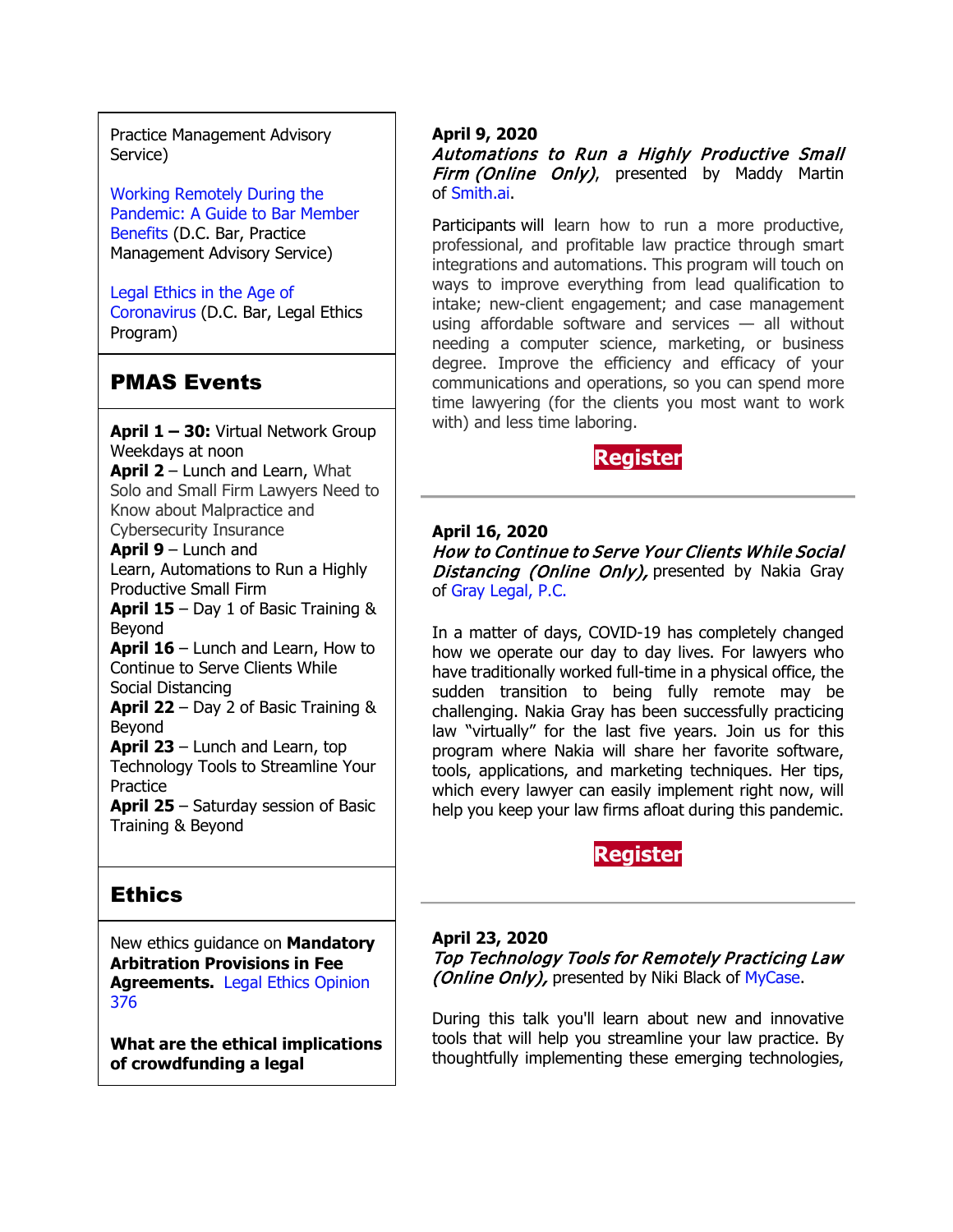**representation?** Read [Legal Ethics](http://www.dcbar.org/bar-resources/legal-ethics/opinions/Ethics-Opinion-375.cfm?utm_source=Real%20Magnet&utm_medium=INSERT_CHANNEL&utm_campaign=INSERT_LINK_ID)  [Opinion 375](http://www.dcbar.org/bar-resources/legal-ethics/opinions/Ethics-Opinion-375.cfm?utm_source=Real%20Magnet&utm_medium=INSERT_CHANNEL&utm_campaign=INSERT_LINK_ID) for guidance.

**What are your obligations to a prospective client?** Read Legal [Ethics Opinion 374](http://www.dcbar.org/bar-resources/legal-ethics/opinions/Ethics-Opinion-374.cfm?utm_source=Real%20Magnet&utm_medium=INSERT_CHANNEL&utm_campaign=INSERT_LINK_ID) to find out.

**Have you read** the Legal Ethics Opinions on *social media and* lawyers? [Legal Ethics Opinion](http://www.dcbar.org/bar-resources/legal-ethics/opinions/Ethics-Opinion-370.cfm?utm_source=Real%20Magnet&utm_medium=INSERT_CHANNEL&utm_campaign=INSERT_LINK_ID) 370 [Legal Ethics Opinion](http://www.dcbar.org/bar-resources/legal-ethics/opinions/Ethics-Opinion-371.cfm?utm_source=Real%20Magnet&utm_medium=INSERT_CHANNEL&utm_campaign=INSERT_LINK_ID) 371

### Other Events

[Continuing Legal Education programs](https://join.dcbar.org/eweb/DynamicPage.aspx?Site=DCBar&WebKey=cbe606bc-88d4-4d37-872c-f48d412a59e5&evt_etc_key=7aaf572d-f662-422f-9fe7-0ae3f4b705be&utm_source=Real%20Magnet&utm_medium=INSERT_CHANNEL&utm_campaign=INSERT_LINK_ID)

[Communities Events](https://join.dcbar.org/eweb/DynamicPage.aspx?site=dcbar&webcode=EventList&utm_source=Real%20Magnet&utm_medium=INSERT_CHANNEL&utm_campaign=INSERT_LINK_ID)

[Pro Bono Center training programs](http://www.dcbar.org/pro-bono/resources-and-training/pro-bono-training.cfm?utm_source=Real%20Magnet&utm_medium=INSERT_CHANNEL&utm_campaign=INSERT_LINK_ID)

you'll save time and money, making you a more effective and more responsive lawyer.

#### **[Register](https://join.dcbar.org/eWeb/DynamicPage.aspx?site=dcbar&webcode=EventInfo&Reg_evt_key=d6cab1ae-e385-4cf1-9119-28056c2a801f&RegPath=EventRegFees&FreeEvent=&Event=Lunch%20and%20Learn:%20Top%20Technology%20Tools%20to%20Streamline%20Your%20Practice%20(Online%20Only)&FundraisingEvent=&evt_guest_limit=9999&utm_source=Real%20Magnet&utm_medium=INSERT_CHANNEL&utm_campaign=INSERT_LINK_ID)**

The Lunch and Learn Series is [here.](http://www.mmsend31.com/link.cfm?r=zvkjaWqFFUTRz65Avl-Ftw%7E%7E&pe=uj3OQce67sAzal0I0cWC7TjhNwePVYVKzJMg2Js6AIsGNMVqBKo6FlxU1r4B9xoXUOyVF9B6Sl75zAYfEz30Xg%7E%7E&t=9q0Bx7QlIBCo1RGNX5Mg8A%7E%7E) New programs are added regularly. Recaps and materials from recent programs are [here.](https://www.dcbar.org/bar-resources/practice-management-advisory-service/lunch-series-past.cfm?utm_source=Real%20Magnet&utm_medium=INSERT_CHANNEL&utm_campaign=INSERT_LINK_ID) If you have an idea for a program, let us know at: [lunchandlearn@dcbar.org](mailto:lunchandlearn@dcbar.org)

If you missed Running on Empty: Burnout in the Legal Profession with Niki Irish; Clearing Clutter, Tuning in to Time, Space & Mind with Niki Irish & Tracy Huang; or Mary Ellen Hickman on Help, I Have No Time for Marketing, here are the recordings and [materials.](http://www.mmsend31.com/link.cfm?r=zvkjaWqFFUTRz65Avl-Ftw%7E%7E&pe=4mmxqJOvTKC2xyXj-atTVcA70zCTGMMU-jeeiyE3_LcUP1jcscAFhZabfUl8Xy4IIeUfSvOSbZDXV2AP0w6XEA%7E%7E&t=9q0Bx7QlIBCo1RGNX5Mg8A%7E%7E)

# Basic Training & Beyond

Our monthly [Basic Training & Beyond](http://www.dcbar.org/bar-resources/practice-management-advisory-service/basic-training.cfm?utm_source=Real%20Magnet&utm_medium=INSERT_CHANNEL&utm_campaign=INSERT_LINK_ID)**,** is set for April 15 and 22 at  $9:15$  a.m.  $-4:30$  p.m. A Saturday version of the two-day program is set for April 25. We will meet by Zoom videoconference.

Register at [BasicTraining@dcbar.org](mailto:BasicTraining@dcbar.org?subject=Basic%20Training%20%26%20Beyond) 

This program has been presented 246 times for more than 3,500 lawyers over the last twelve years and many have launched and are operating small law firms. We keep in touch with many small firms and what we learn informs the content for this program.

# PMAS Links and Free Downloads

[Law Firm Management Assessment \(Self-Check\)](https://www.dcbar.org/bar-resources/practice-management-advisory-service/selfcheck.cfm?utm_source=Real%20Magnet&utm_medium=INSERT_CHANNEL&utm_campaign=INSERT_LINK_ID)

[Small firm legal trends and compensation reports](http://www.dcbar.org/bar-resources/practice-management-advisory-service/basic-training-supplement.cfm?utm_source=Real%20Magnet&utm_medium=INSERT_CHANNEL&utm_campaign=INSERT_LINK_ID)

[e-Manual for Basic Training & Beyond](http://www.dcbar.org/bar-resources/practice-management-advisory-service/upload/eManual-050316.pdf?utm_source=Real%20Magnet&utm_medium=INSERT_CHANNEL&utm_campaign=INSERT_LINK_ID)

[More PMAS programs](http://www.dcbar.org/bar-resources/practice-management-advisory-service/?utm_source=Real%20Magnet&utm_medium=INSERT_CHANNEL&utm_campaign=INSERT_LINK_ID)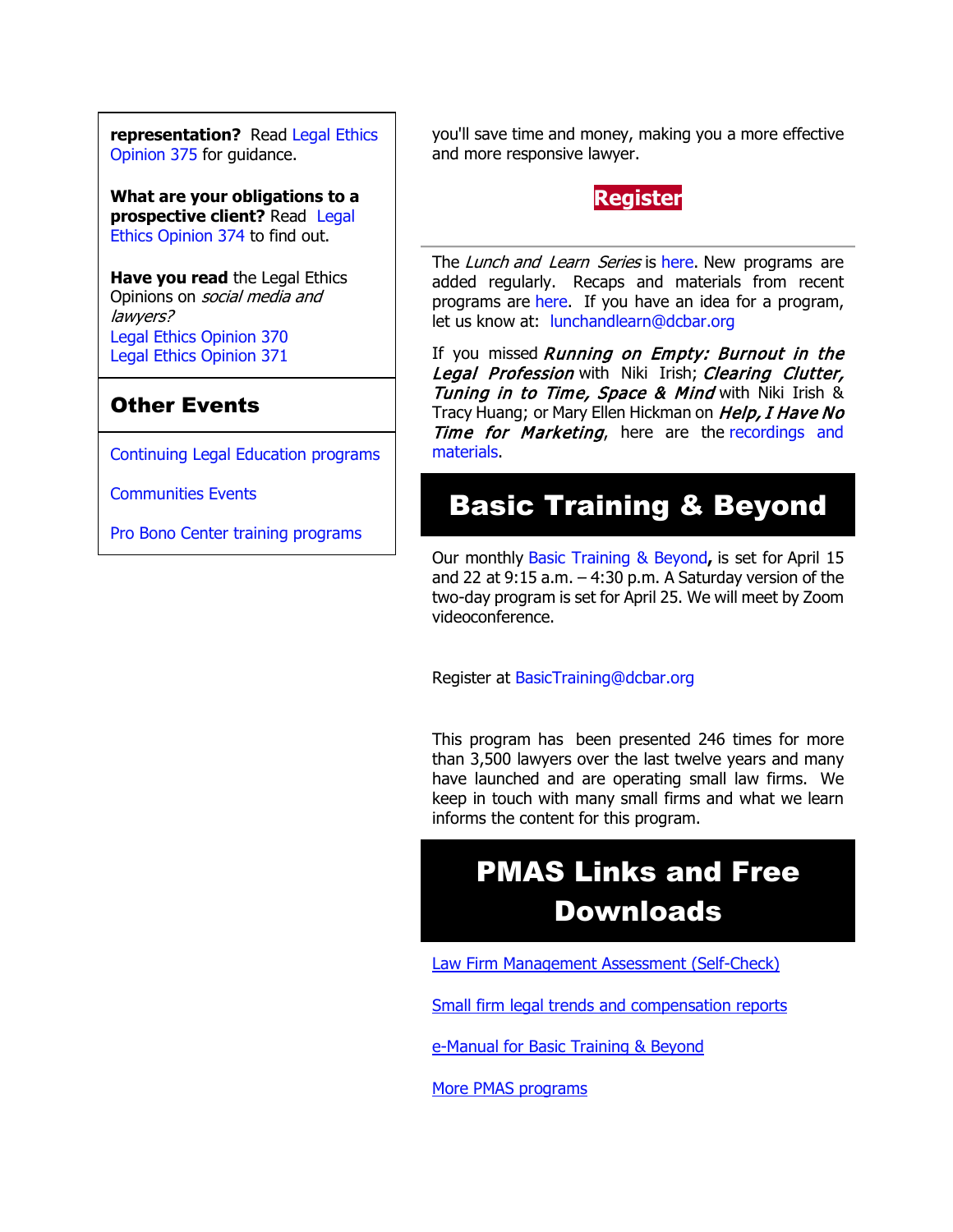# From the Desks of Dan and Rochelle



We know from the research of Dr. Larry Richard, a lawyer/psychologist [\(LawyerBrain.com\)](http://lawyerbrain.com/), that lawyers are hardwired to be low in resilience, a bit introverted, over-thinkers, very skeptical and quite independent. These are not the best personality traits to manage the unknowns of the pandemic. Our counselors in the Lawyer Assistance Program are busy but you can still reach out to them for help at 202-347-3131 or e-mail [lap@dcbar.org.](mailto:lap@dcbar.org) Another terrific resource for these times is *Aware, The* [Science and Practice of Presence](https://www.drdansiegel.com/books/aware/) by Daniel J. Siegel, MD. Give Dr. Siegel's Wheel of Awareness a try. It's just what our personality traits need to become more resilient and connected.

#### --Dan

Four things you can do to stay productive in spite of Covid-19:

- 1. **Be creative.** Consider other ways to increase or generate income. How can your business maximize on the current events to benefit the public? Perhaps changing or adding a new practice area. For example, estate planning, bankruptcy, or contract law. Each of these areas of law will increase in need for legal representation as a result of the things occurring today.
- 2. **Work on marketing.** This is a great time to work on your newsletter content, beef-up or update your website, and boost your social media presence. Host networking events using video conferencing and informational programs for your clients and potential clients. Remember, social distancing doesn't mean you can't connect, it just means you must connect differently.
- 3. **Cut unnecessary costs.** Speak with your accountant about the impacts of these decisions to choose the best options for you. Generally, the sooner you cut back unnecessary business expenses the better. In order to be a prudent business owner, you should, at least, consider the worst-case scenario. Unnecessary business expenses can eat away at your reserve funds sooner than expected. If your influx of phone calls has dropped significantly, perhaps reducing your minutes with your answering service or suspending the service might be best. If you've laid off employees, be sure to cancel the extra subscriptions you had for them with your case management provider or any other cloud service providers.
- 4. **Take care of yourself.** Working in isolation can cause fear, anxiety and increase stress. If your children are home, stress levels are magnified. Although these are challenging times for us all, make time to care for yourself. Take a walk or run, follow along with an exercise video, or practice mindfulness with meditation time.